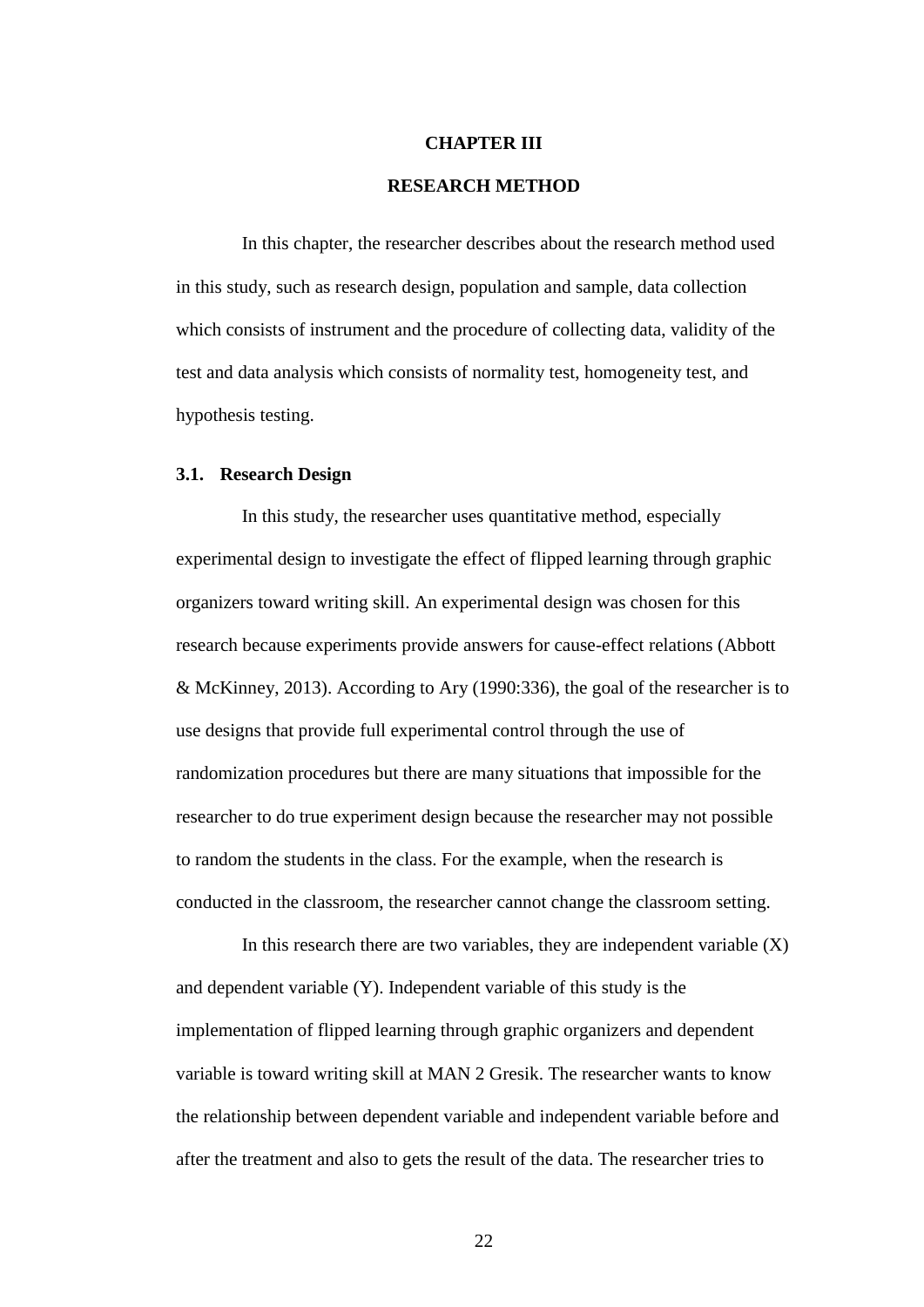find out the result between pre-test and post-test of the students after the treatment.

The researcher divides this research into two groups, they are experimental group and control group. Both of them will give pre-test and posttest. The treatment will administrate to the experimental group. In this study, the design chart can be seen the figure below:

| Group        | <b>Pre-test</b> | <b>Treatment</b> | Post-test |
|--------------|-----------------|------------------|-----------|
| Experimental |                 |                  |           |
| Control      |                 |                  |           |

Where:

+ : with treatment

– : without treatment

From the table above, it can be seen that both of the group which given pre-test in the beginning of the research and experimental group will give the treatment by applying flipped learning through graphic organizers. After giving the treatment, the researcher will give post-test to both of groups.

## **3.2. Population and Sample**

# **3.2.1. Population**

Population is a set of all elements processing one or more attribute of interested. Sekaran (2000) states population refers the entire group of people, events, or things of interest will be investigated. The population of this study is social students of 11<sup>th</sup> grade at MAN 2 Gresik which consist of 4 classes. The total number of the students in social studies program is 157 students.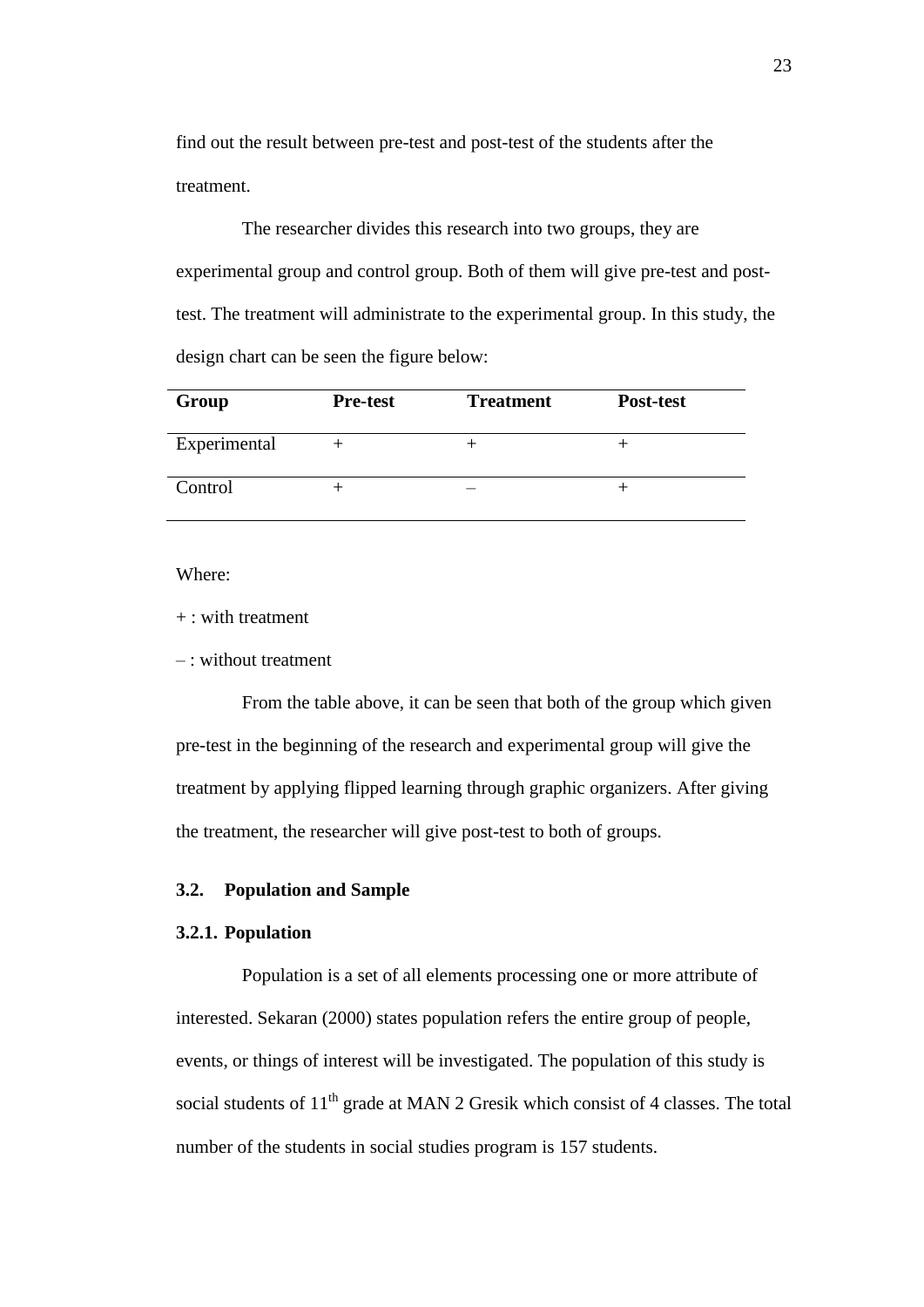### **3.2.2. Sample**

Sample is a part of number and characteristic which belong to the population. According to Ary (2007), sample is a smaller number of observations taken from the total number making up a given population. The researcher collects the sample of  $11<sup>th</sup>$  grade at MAN 2 Gresik. The sample was taken by cluster sampling where among four classes the researcher only chooses two classes become the sample because two classes have the same characteristics, in term of affective factor. They were XI.IPS-1 which consisted of 38 students as experimental group and XI.IPS-2 which consisted of 39 as control group.

### **3.3. Data Collection**

# **3.3.1. Instrument**

Research instrument is an important role in doing a research. Instruments are all the things or the activities to get the data. Instruments that used by the researcher is a test. Test is the most important activity in a research which used to collect the data. Arikunto (2004) states test is a set of question or exercise or other means used to measure skill, knowledge, intelligence, ability, or talent of an individual or group of people. In this study, the researcher uses pre-test and posttest. By conducting the writing pre-test and post-test, the researcher wants to get the information about the students' writing scores. To get the score, the researcher uses the scoring guide chosen as the scoring criteria of the aspects writing skill.

# **3.3.1.1. Pre-Test**

The researcher will give pre-test which is conducting before the treatment. The aim of pre-test is to find the information about the students' writing scores before the treatment. The researcher makes pre-test based on the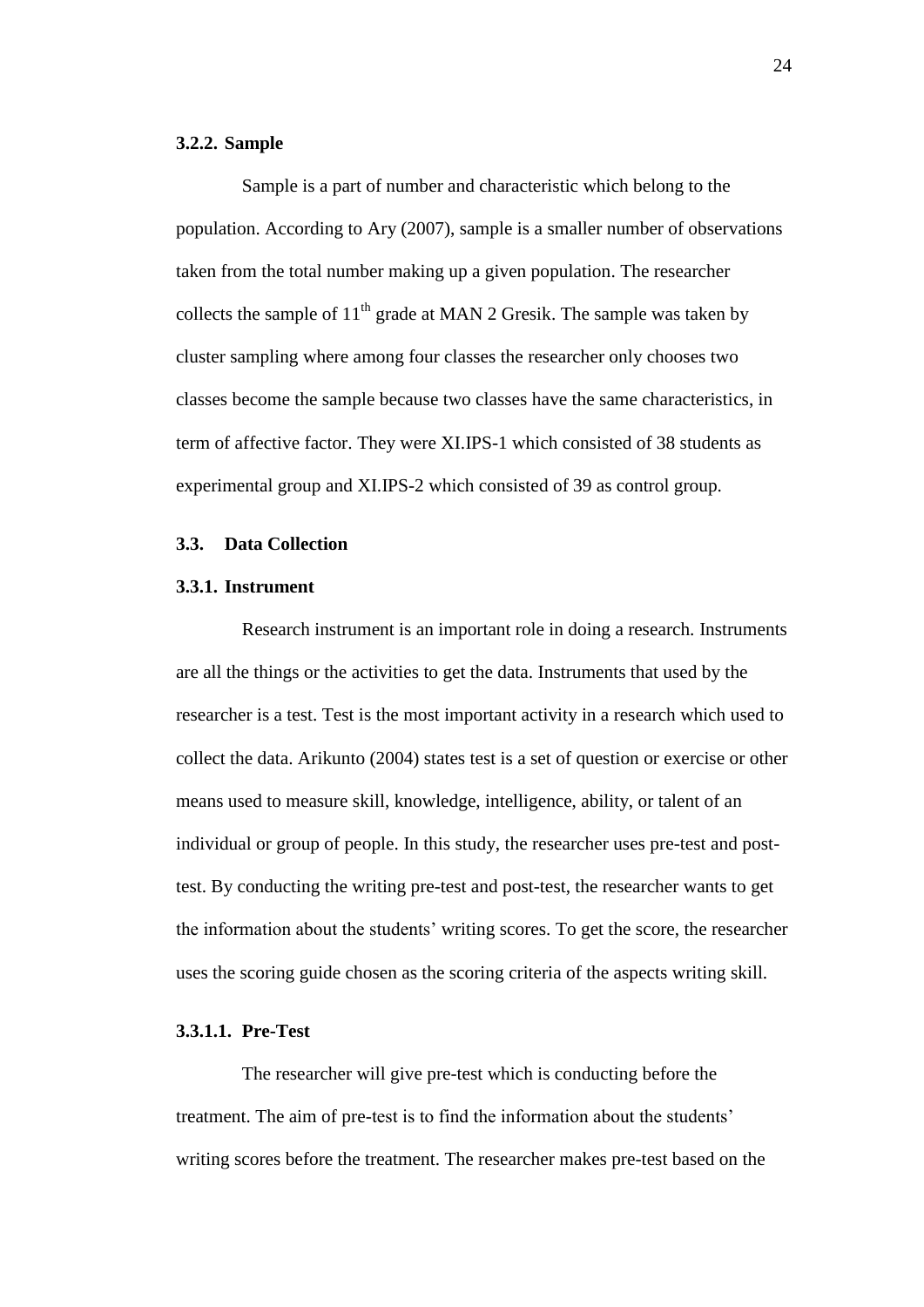material of  $11<sup>th</sup>$  grade. The topic is about procedure text. The researcher gives pretest to the students by rearrange the sentences into correct order and the total item of pre-test is 10 items. The pre-test can be seen at appendix 1.

# **3.3.1.2. Post-Test**

The researcher will give post-test which is conducting after the treatment. The aim of pre-test is to find the information about the students' writing scores after the treatment. The researcher makes post-test with the same topic in pre-test. It is about procedure text. The researcher gives post-test to the students by preparing some topics and asks to the students to choose one of the topics then compose the procedure text based on the topic was chosen. The post-test can be seen at appendix 2.

### **3.3.1.3. Treatment**

Before conducting the treatment, the researcher will prepare and arrange the teaching design. The design will used to facilitate the researcher in doing research by applying flipped learning through graphic organizers. The researcher will apply flipped learning through graphic organizers in teaching writing for experimental group.

### **3.4. The Procedure of Collecting Data**

In this study, the researcher uses quantitative method by giving a test. There are some procedures to collect the data:

1. Giving pre-test to the subjects to measure students' writing skill before the treatment.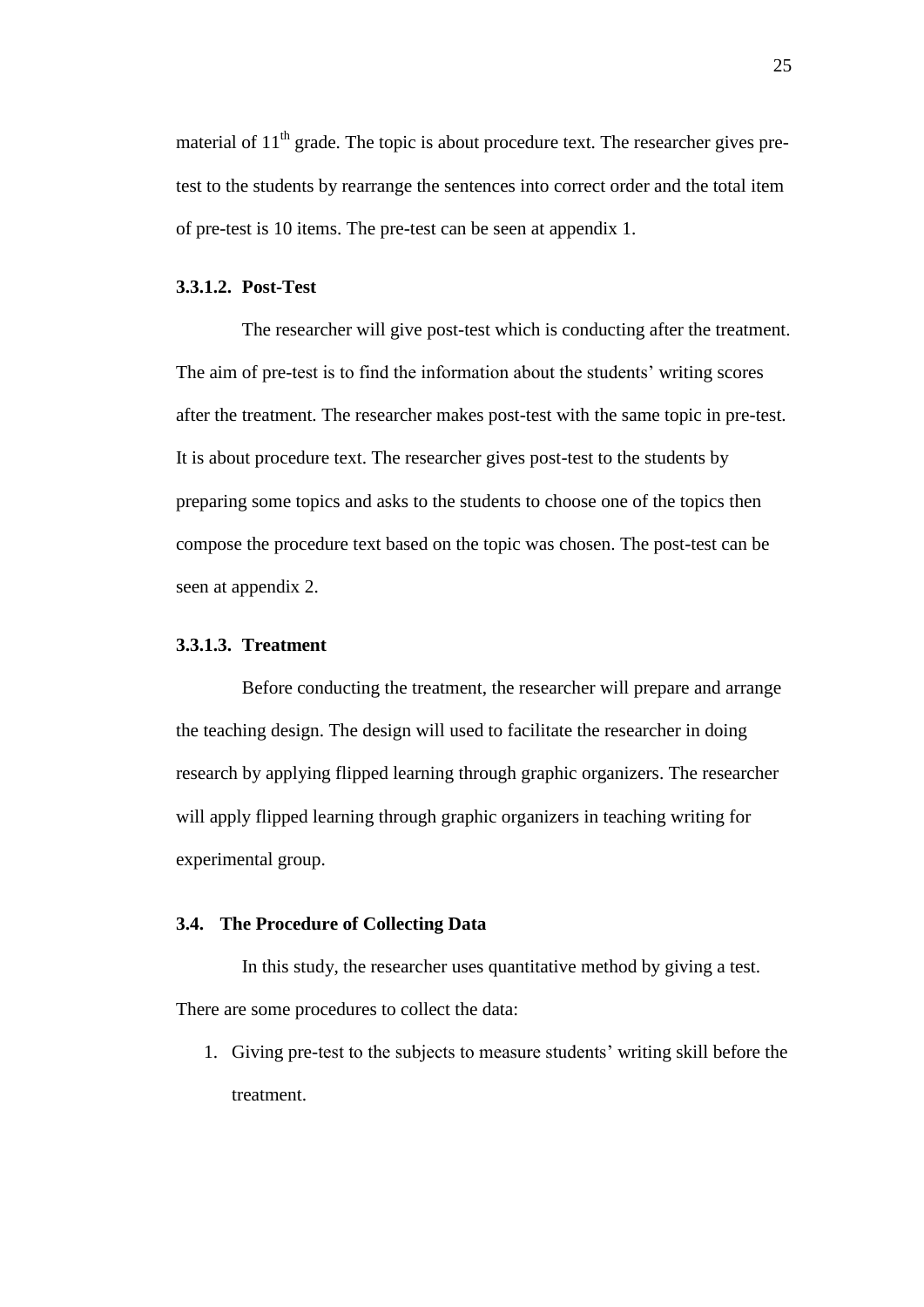- 2. Giving the treatment to the subjects by applying flipped learning through graphic organizers.
- 3. Giving post-test to the subjects to measure students' writing skill after giving the treatment.
- 4. Finding the differences between the result of pre-test and post-test.
- 5. Analyzing the data using independent sample t-test to prove the hypothesis.

### **3.5. Validity of the Test**

According to Brown (2004) stated that a test is valid. It is appropriate, meaningful and useful in term of purpose of the test. In this study, the researcher uses content validity to analyse the test. According to Ary (1990) content validity is not always in numeric form but it can be determine whether the test's items reflect the course and objectives in the curriculum guides, syllabus and course book.

In the present study, the validity of the test is based on core competency and basic competency because MAN 2 Gresik used Curriculum 2013. The topics of  $11<sup>th</sup>$  grade are invitation letter, personal letter, report text, and procedure text. The researcher also gives a test based on the syllabus and makes the scoring criteria table. The table is used to analyze the students' score in writing assessment, in terms of content, vocabulary, grammar, and spelling. The scoring criteria table can be seen at appendix 5.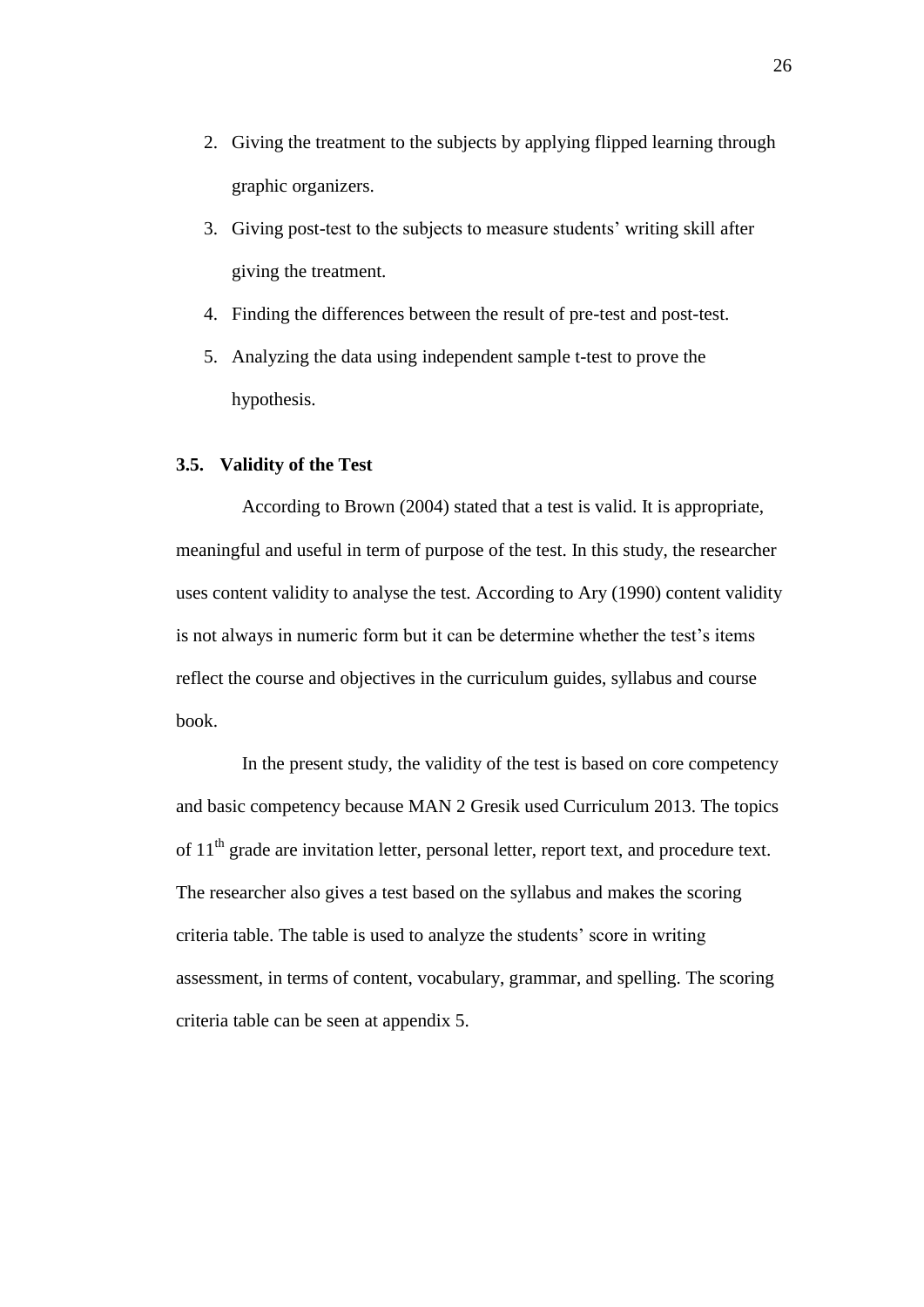Here is the detail:

| Core                                                                                                                                                   | <b>Basic</b>                                                                                                                                                                                                                                                                                                   | <b>Learning</b>       | <b>Time</b>         |
|--------------------------------------------------------------------------------------------------------------------------------------------------------|----------------------------------------------------------------------------------------------------------------------------------------------------------------------------------------------------------------------------------------------------------------------------------------------------------------|-----------------------|---------------------|
| <b>Competency</b>                                                                                                                                      | Competence                                                                                                                                                                                                                                                                                                     | <b>Material</b>       | <b>Allotment</b>    |
| 4. Mengolah,<br>menalar, dan<br>menyaji dalam<br>ranah konkret dan<br>ranah abstrak<br>terkait dengan<br>pengembangan<br>dari yang<br>dipelajarinya di | 4.2. Menyusun teks<br>undangan resmi,<br>dengan memperhatikan<br>fungsi sosial, struktur<br>teks, dan unsur<br>kebahasaan, secara<br>benar dan sesuai<br>dengan konteks.                                                                                                                                       | Invitation<br>Letter  | $2 \times 45$ menit |
| sekolah secara<br>mandiri,<br>bertindak secara<br>efektif dan<br>kreatif, serta<br>mampu<br>menggunakan<br>metoda sesuai                               | 4.3. Menyusun teks surat<br>pribadi, dengan<br>memperhatikan fungsi<br>sosial, struktur teks,<br>dan unsur kebahasaan,<br>secara benar dan sesuai<br>dengan konteks.                                                                                                                                           | Personal<br>Letter    | $2 \times 45$ menit |
| kaidah keilmuan                                                                                                                                        | 4.4. Menyusun teks ilmiah<br>faktual (factual report),<br>sederhana, tentang<br>benda, binatang dan<br>gejala/peristiwa alam,<br>terkait dengan mata<br>pelajaran lain di Kelas<br>XI dengan<br>memperhatikan tujuan,<br>struktur teks, dan<br>unsur kebahasaan,<br>secara benar dan sesuai<br>dengan konteks. | Report<br><b>Text</b> | $2 \times 45$ menit |
|                                                                                                                                                        | 4.5. Menyusun teks<br>prosedur berbentuk<br>manual dan kiat-kiat<br>(tips), dengan<br>memperhatikan tujuan,<br>struktur teks, dan<br>unsur kebahasaan.<br>secara benar dan<br>sesuai dengan konteks.                                                                                                           | Procedure<br>Text     | $2 \times 45$ menit |
|                                                                                                                                                        | <b>Table 3.5. Validity of Writing Test</b>                                                                                                                                                                                                                                                                     |                       |                     |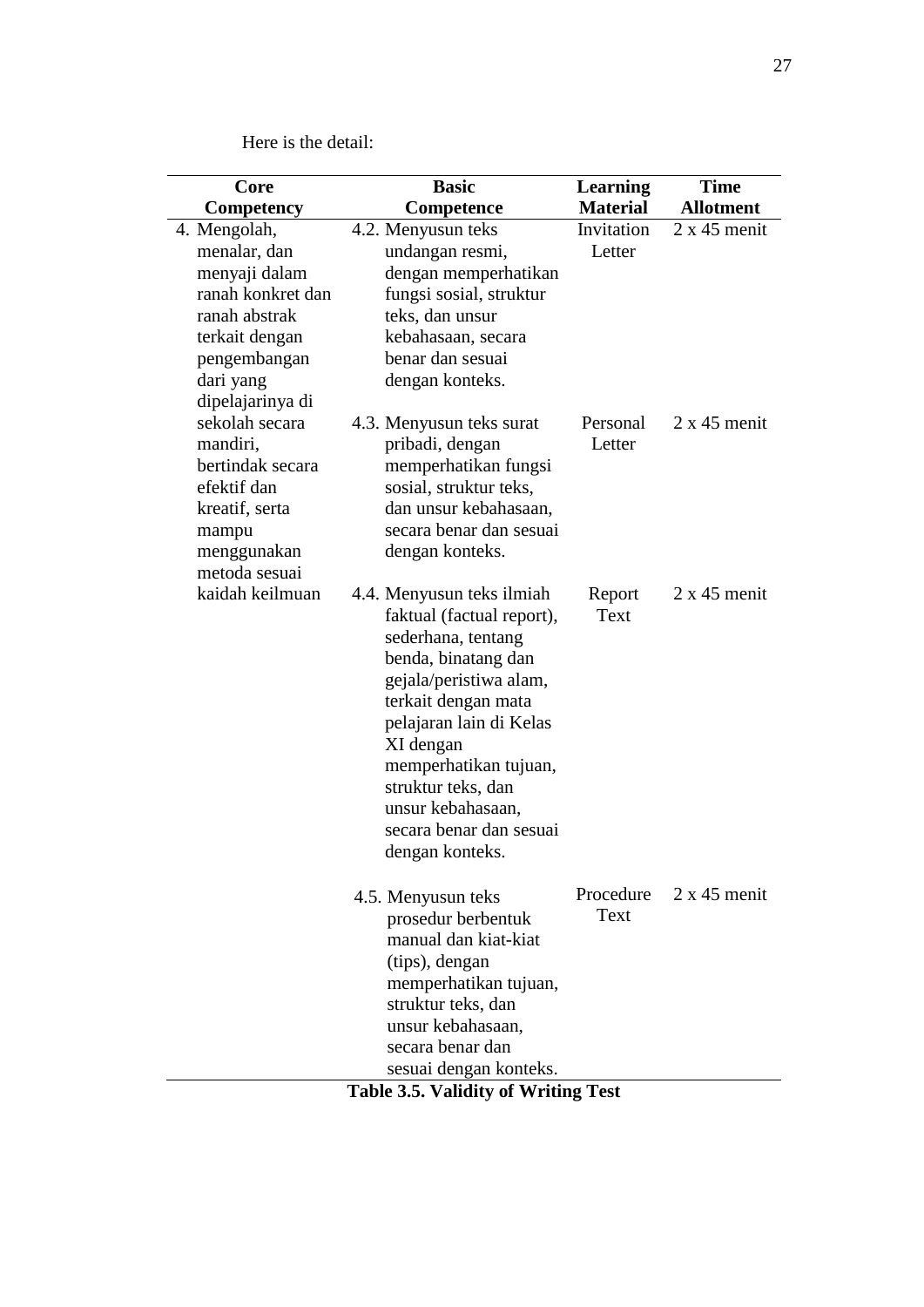### **3.6. Data Analysis**

After conducting the classroom experiment research, the researcher needs to analyze the result. In this study, writing test will analyzed quantitatively. The accuracy from the aspects of writing skill is content, vocabulary, grammar, and spelling. The researcher analyse the quantitative data to know the tendency of the students' writing scores. She identifies the progress of the students' writing skill due to the actions. Furthermore, the instrument that analyzed quantitatively is the results of pre-test and the post-test.

In this study, the researcher will use SPSS 16.0 especially independent sample t-test to analyzing the data. Independent sample t-test is used to find out the results of the first and second hypothesis. They are to find out significant difference of students' writing skill who are taught by applying flipped learning through graphic organizers (experimental group) and the students' writing skill who are taught by applying think talk write method (control group). Here are the steps of analyze the data:

#### **3.6.1. Normality Distribution Test**

Normality distribution test is used to find out whether or not the data between two groups are normally distributed. The researcher uses normality distribution test because she wants to know the data between experimental group and control group toward writing skill are in normal distribution or not. To analyze it, this researcher uses Kolmogorov-Smirnov test in SPSS. The procedure to analyze the normal distribution is selecting Analyze, choose Descriptive Statistics, then Explore, input the variable score to Dependent List, group variable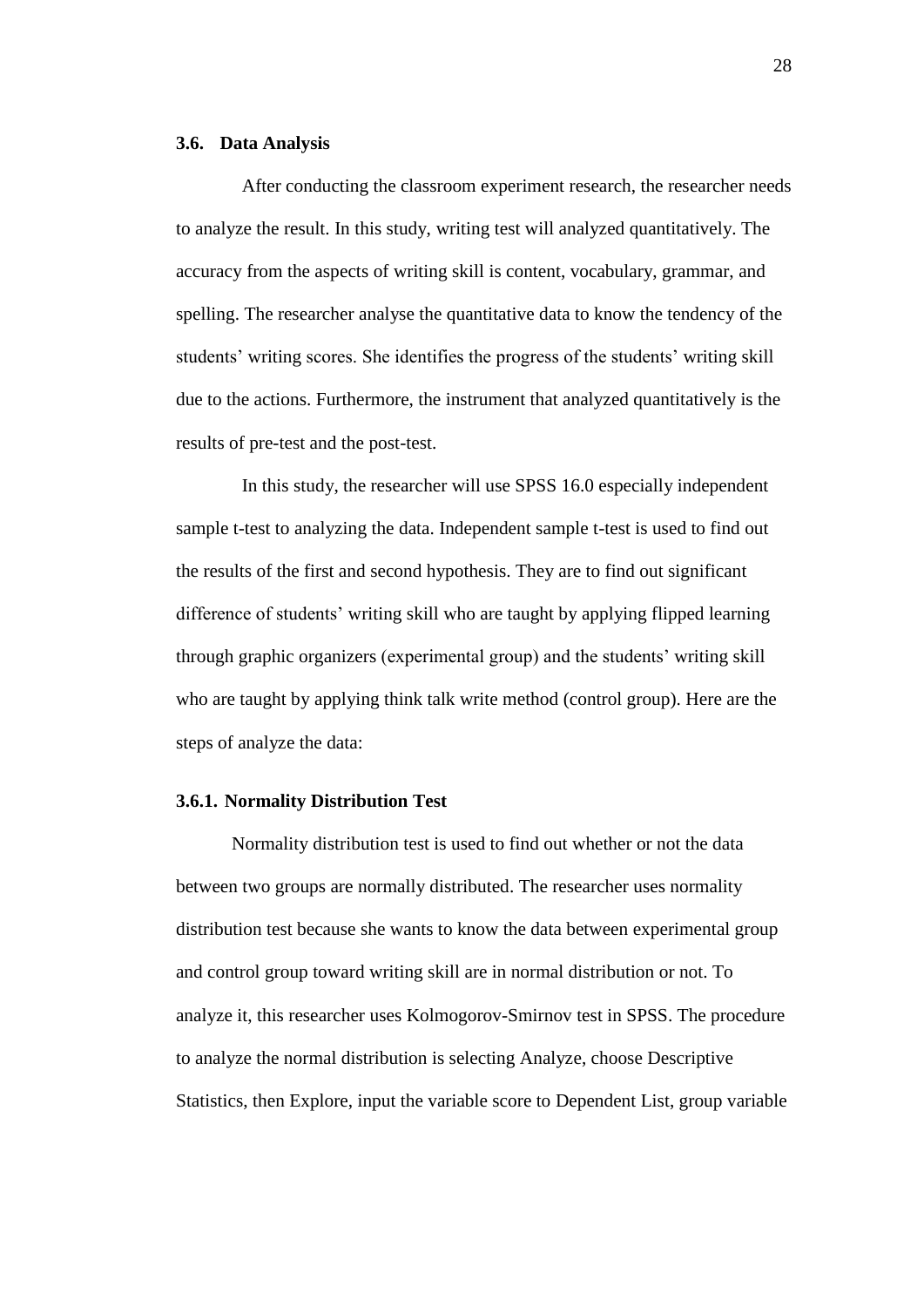to Factor List, click Plots and give  $\sqrt{\ }$  Normality plots with test, click Continue, and then click OK.

### **3.6.2.Homogeneity Test**

Homogeneity test is used to find out whether the research population has the same variance or not. The researcher also uses homogeneity test because she wants to know the variance between experimental group and control group toward writing skill are homogeneous or not. To analyze it, the researcher uses Lavene's test. The test statistic of Lavene's test (W) is defined as follows:

$$
W = \frac{(N-k)}{(k-1)} \frac{\sum_{i=1}^{k} N i (Zi. - Z.)^{2}}{\sum_{i=1}^{k} \sum_{j=1}^{n} (Zij. - Zi.)^{2}}
$$

Where:

*W* : The result of the test

*K* : The number of different groups to which the samples belong

*N* : The total number of samples

 $N_{ij}$  The number of sample in the  $i^{th}$  group

 $\mathbf{Y}^{ij}$ *i* : The value of  $J<sup>th</sup>$  sample from the *i*<sup>th</sup> group

> $Zij = |Y_{ij}-\gamma_i|,$  $Zij = |Y_{ij}-\gamma_i|,$

The significance of W is tested against F  $(\alpha, K-1, N-K)$  where F is a quintile of F test distribution, with K-1 and N-K its degree of freedom, and  $\alpha$  is the chosen level of significance (usually 0,05 or 0,01).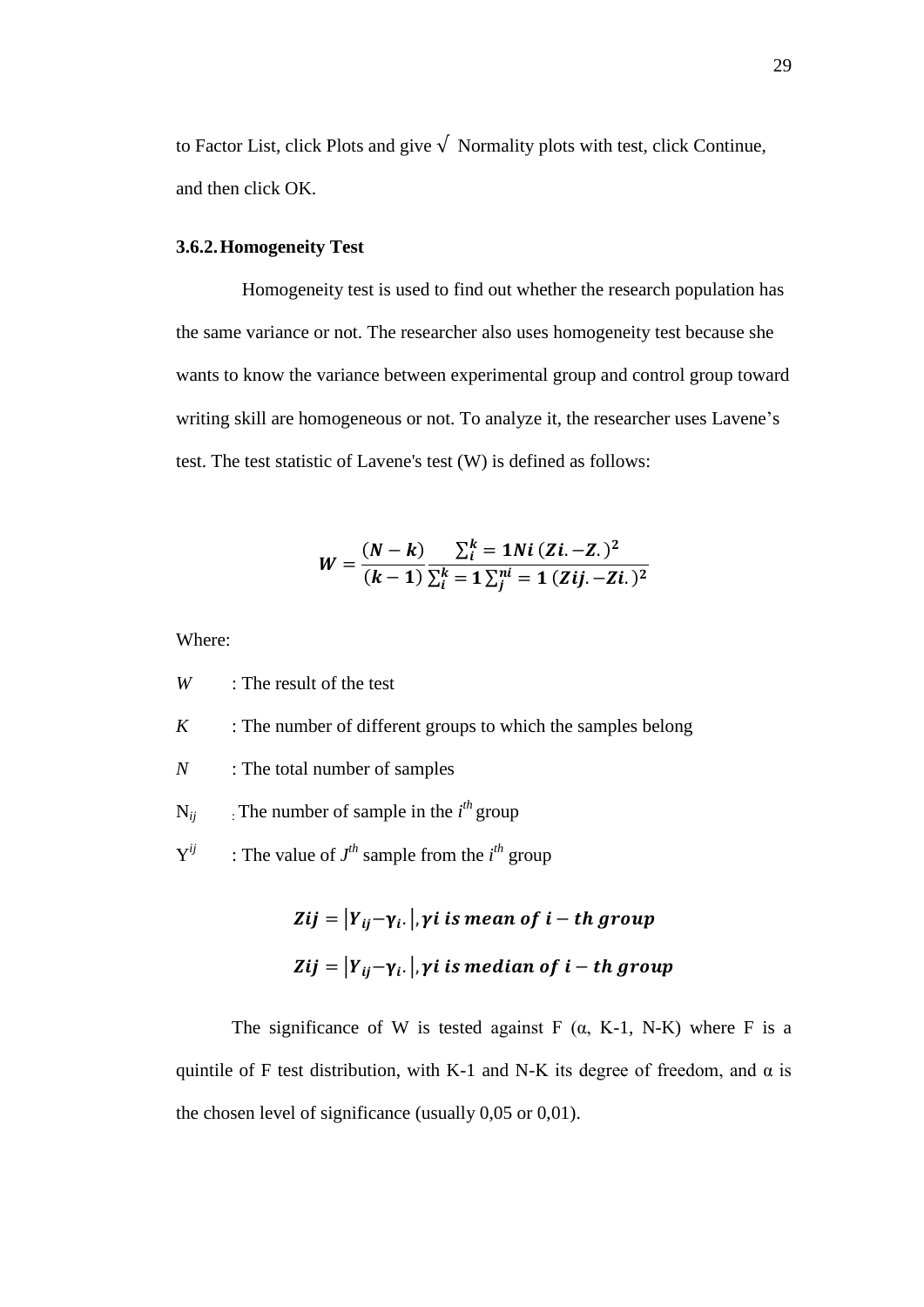The procedure to analyze the homogeneity test is inserting the pre-test data both experimental and control group, click Analyse, then Compare Means, choose Independent Sample T-Test and then click OK. The output automatically shows the result of Lavene's test.

# **3.6.3.Hypothesis Testing**

In this study, the researcher uses independent t-test to know the significant difference between experimental group and control group is accepted or rejected. There are two steps of hypothesis testing. The first step is starting the hypothesis and setting the alpha level at 0.05 (2-tailed). The hypothesis can be formulated as follow:

Null hypothesis is  $\mu_1 - \mu_2 = 0$  ( $\mu_1 = \mu_2$ )

Alternative hypothesis is  $\mu_1 - \mu_2 \neq 0$  ( $\mu_1 \neq \mu_2$ )

Hypothesis testing in this study is:

H0: There is no significant effect of flipped learning through graphic organizers toward writing skill at MAN 2 Gresik

H1: There is a significant effect of flipped learning through graphic organizers toward writing skill at MAN 2 Gresik

The second step is finding t-value using independent t-test formula and comparing the probability with the level of significance for testing the hypothesis. After the scores were computed in SPSS 16.0, see the output of independent t-test and interpreted the output that if sig  $(2$ -tailed)  $>(0.05)$ , the researcher should accept the H<sub>0</sub> but if sig (2-tailed) < (0.05), the researcher can reject H<sub>0</sub>, it means  $H_1$  is accepted.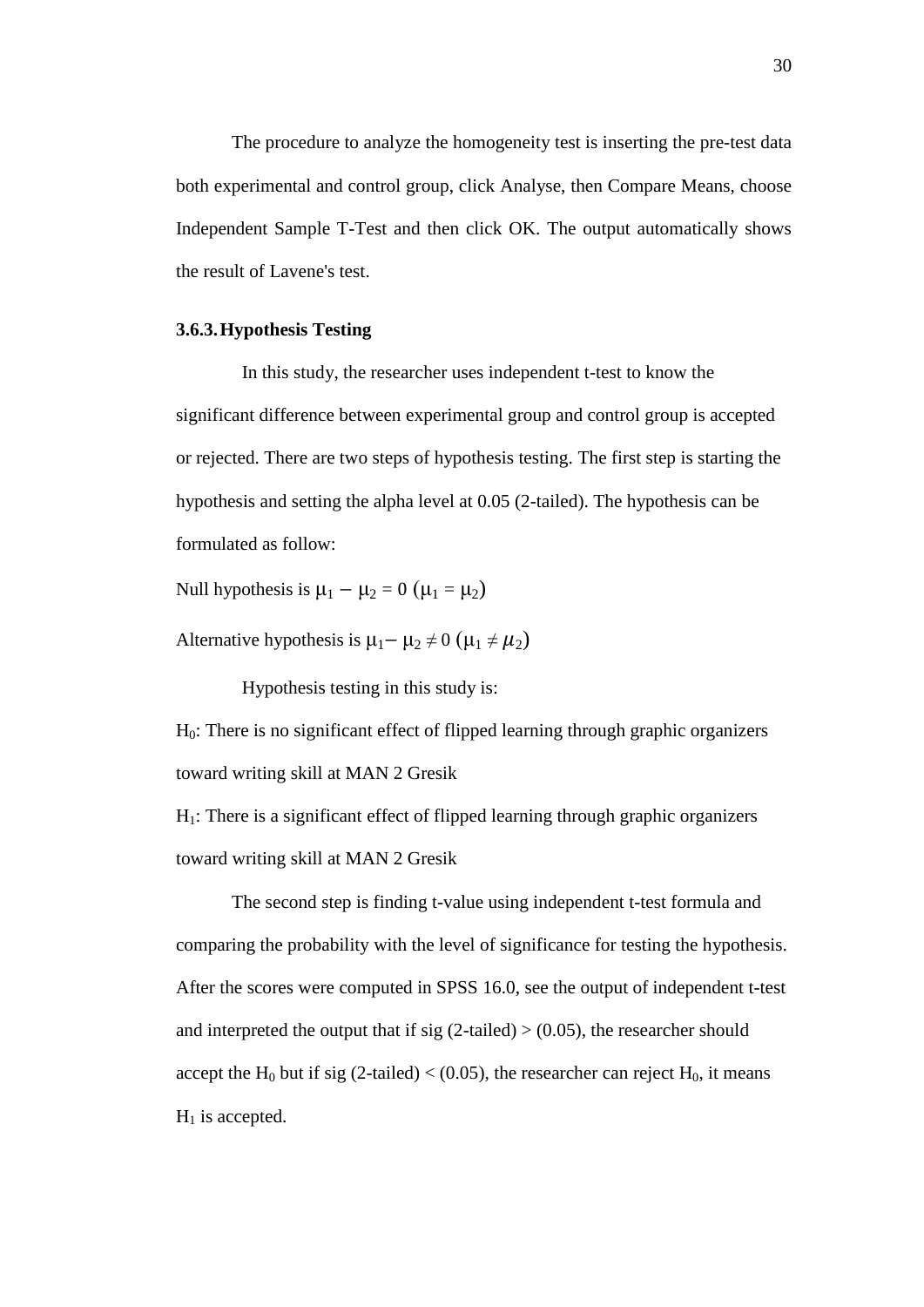T-test was calculated to find out the comparison of two means between experimental and control group pre-test and post-test. In analyzing the data, the researcher uses independent t-test formula. The formula is:

$$
t = \frac{(x_1 - x_2) - (\mu_1 - \mu_2)}{Sx_1 - x_2}
$$

Where:

|       | : t value         |
|-------|-------------------|
| $X_1$ | : Average group 1 |
| $X_2$ | : Average group 2 |

- *S* : Standard error of the two groups
- $\mu_1 \mu_2$  : Always defaults to 0

Where:

$$
Sx_1 - x_2 = \frac{\sqrt{S^2 \text{pooled} + S^2 \text{pooled}}}{n_1 + n_2}
$$

- $Sx_1 x_2$  : Standard error of two groups
- $S<sup>2</sup>$  pooled : Variants of the two groups
- : Number of sample group 1
- : Number of sample group 2

Pooled variance: the average of two sample variances, allowing the larger sample to weight more heavily.

Formula:

Estimated standard error of the difference

$$
S_{x_1 - x_2} = \frac{\sqrt{(SS_1 + SS_2)(1 + 1)}}{(n_1 + n_2) (n_1 + n_2)}
$$